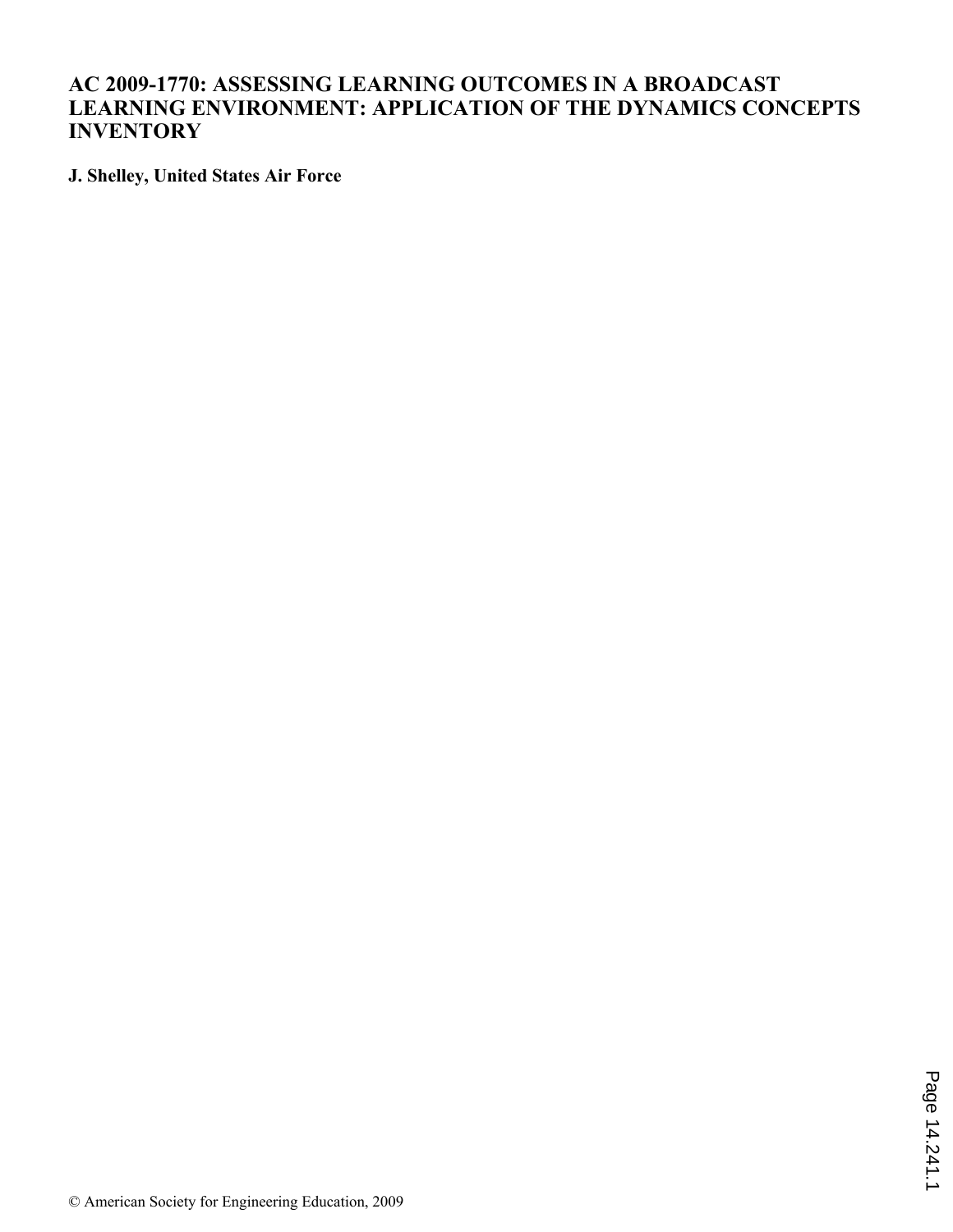# **Assessing Learning Outcomes in and Student Attitudes toward Engineering Mechanics: Dynamics in a Live Interactive Broadcast Class Environment**

## Abstract

This study investigates the effectiveness of the live interactive broadcast method of delivering engineering content *into* a standard university classroom. The Dynamics Concepts Inventory, a standardized quantitative assessment, has been administered as a pre-test and final assessment for the broadcast section of dynamics for four semesters. Student attitudes toward the non-standard learning environment were assessed through an instructor-developed survey, third party interviews, and anecdotal evidence. Results of the DCI indicate that outcomes from the broadcast section are similar to national average for lecture style classes. Attitude surveys revealed a persistent sense of student isolation and frustration with lack of personal contact with the instructor, but little difficulty with the broadcast and technology assisted class room environment.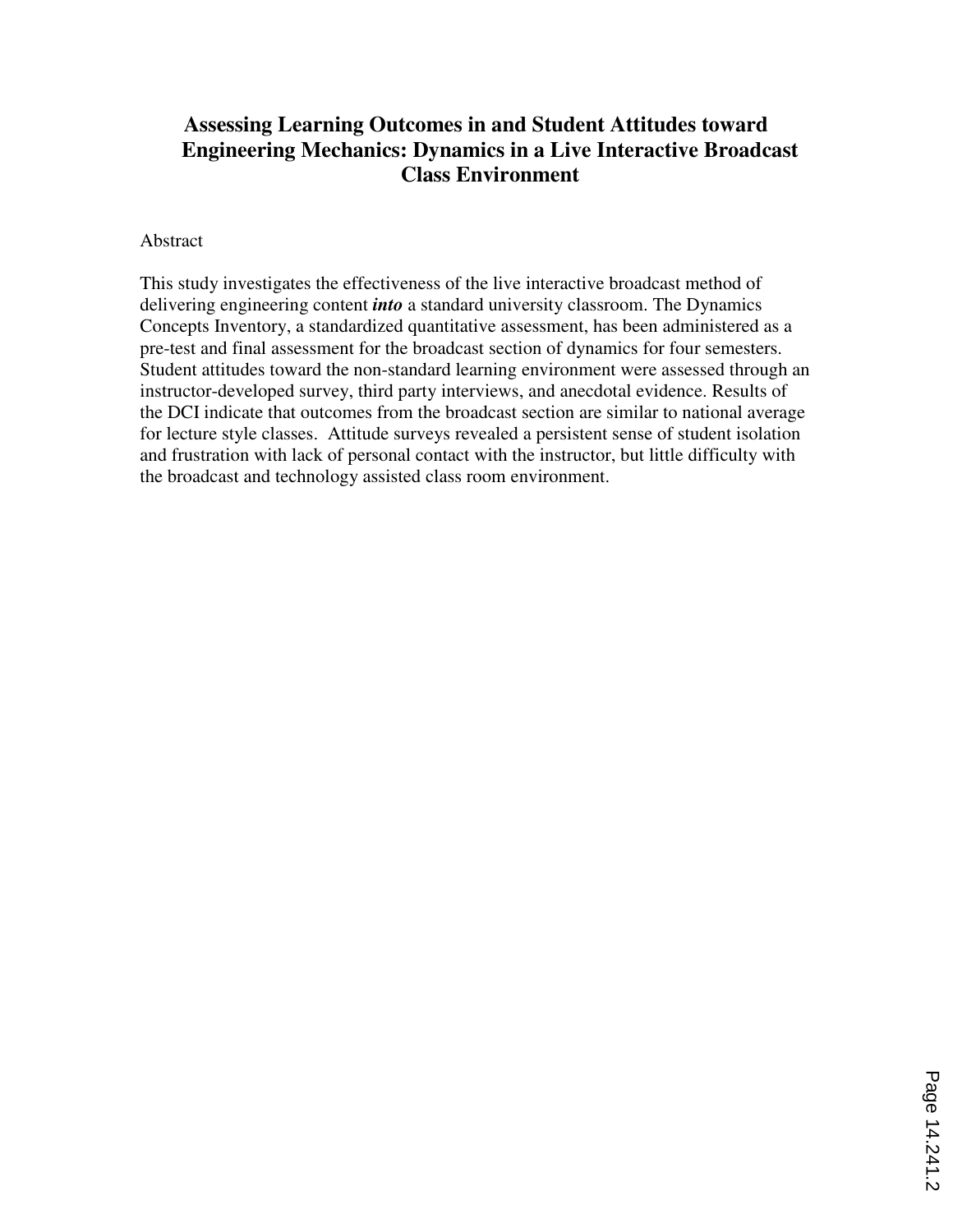## Purpose:

The purpose of this study was twofold: 1) test the hypothesis that the primary influence on learning outcomes in a live interactive broadcast class of Dynamics was the broadcast technology, and 2) explore the factors governing the hypothesis that traditional lecture content delivery style needs to be adapted to the technology assisted classroom environment to be successful.

A unique learning environment has made this study possible. To serve industry needs for ABET accredited engineering graduates in a growing population center of approximately one million, remote from the servicing state university, a hybrid engineering program was inaugurated in Fall semester 2004. The program, the Antelope Valley Engineering Programs (AVEP), combines synchronous live interactive broadcast lecture classes with direct-contact laboratory instruction for the upper division engineering coursework, while lower division work is provided by the local junior college. No core coursework is available asynchronously. The existence of this remote program has created an environment where several traditional lecture-style classes are broadcast *into* the main campus of the degree-granting institution *from* faculty at the remote site. Student populations at the course-generating remote site are small, between zero and four maximum during the study. Student populations on the receiving main campus are significantly larger for this course, between 15 and 33 during the study. Courses broadcast into the main campus are not designated on the schedule as being generating off-campus. So, many students enroll in the broadcast section not knowing that the instructor will be remote from the on-campus class. This reversed broadcast environment creates a unique 'laboratory' for studying the influences of the broadcast technology on student learning outcomes and satisfaction of engineering students in a standard university classroom.

A 1999 meta study examined 355 comparative research efforts that found "no significant difference" between broadcast  $(Russell, 1999)$ <sup>1</sup> and direct-contact instruction in students obtaining the learning objectives of the class. One conclusion from the metastudy is the persistence of the belief, within the educational community, that broadcast technology somehow interferes with content assimilation. That persistent prejudice was the foundation of the first hypothesis is this study: that the primary influence on learning outcomes in a live interactive broadcast class of Dynamics was the broadcast technology. The broadcast learning environment in this study is distinct from either the standard University classroom or the asynchronous distance learning environment (Rybarczyk,  $2007$ <sup>2</sup>. Students in a standard university classroom have an expectation of direct, and potentially non-verbal, interaction with their professor. This level of interaction can be transparent to students involved in the learning process. However, students knowingly enrolling in on-line or asynchronous Distance-Learned courses have an expectation of an alternative classroom environment and therefore expect interaction to require more effort (Lesniak & Hodes,  $2000$ )<sup>3</sup>. Since this study brings a broadcast instructor into a standard university classroom in real time, factors affecting just the broadcast technology and class pedagogy can be insolated from factors having to do with the collegiate lifestyle and student motivation to participate in alternative learning environments.

Student learning outcomes for the Engineering Mechanics: Dynamics course can be assessed objectively through the Dynamics Concepts Inventory (DCI) developed by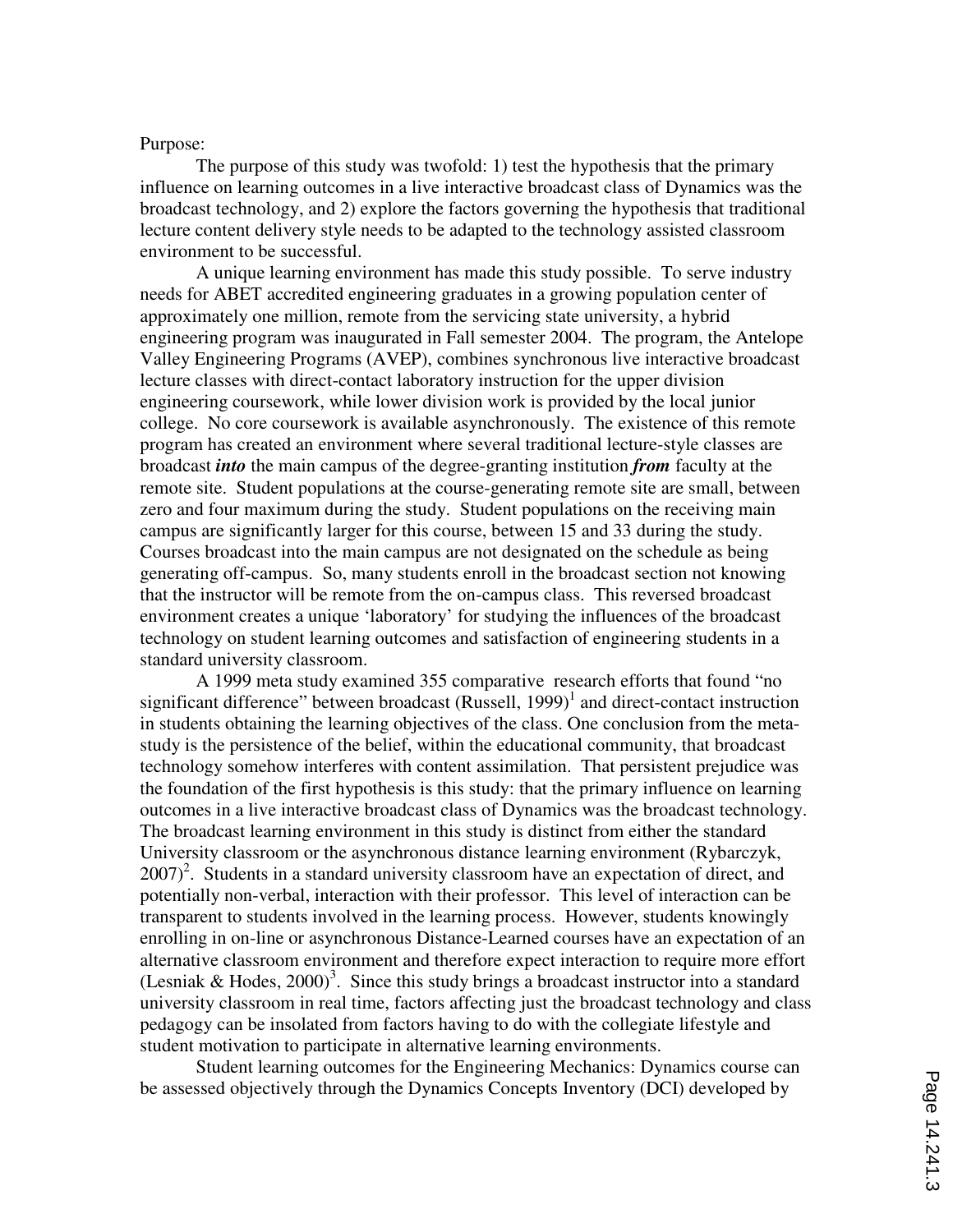Dr Gray, Et al. and the Foundation Coalition (Gray et al.  $2003)^4$ . Results of the DCI along with course grades for both direct-contact students at the remote site and broadcast students in the standard university classroom over four semesters allows the influence of the broadcast technology on student learning outcomes to be tested. An instructordesigned survey and informal discussions explore the factors influencing student satisfaction and pedagogical changes.

## Theoretical Framework:

 The division of engineering curriculum content into lecture and laboratory classes study was established by the mathematician Gaspard Monge with development of the  $L$ Ecole Polytechnique in Palaiseau, near Paris, France in 1794<sup>5</sup>. Many of the assumptions created with the  $\overline{X}$ 's<sup>6</sup> program of study about foundational mathematics and science coursework and suitability of content for lecture or laboratory delivery styles have become entrenched in American university engineering programs and propagated through the ABET accreditation standards for engineering programs<sup>7</sup>. The development of computational and tele-presence technologies and their application to engineering education has not changed traditional division of engineering content into lecture (student passive) and laboratory (student interactive) delivery. The remote site engineering programs in this study are ABET accredited under the main campus programs and rely on traditional engineering content and delivery methods.

The traditional lecture style of content delivery is the style most easily adapted for broadcast since it does not rely on physical interaction between students, experimental equipment, and the instructor. However, the Foundation Coalition<sup>8</sup> has found it to be ineffective in changing students misconceptions about dynamics concepts (Gray et al., 2005)<sup>9</sup>. That Dynamics is a difficult subject for students to learn is well documented in the engineering educational literature (Valiotis,  $2008$ )<sup>10</sup>. The difficulty students have assimilating dynamics concepts has engendered the development of the Dynamics Concepts Inventory as an objective measure of student comprehension of the basic translation of physical principles into a mathematical vocabulary. It is the documented ineffectiveness of the traditional lecture-style delivery along with realities of content delivery through a technological medium that engendered the second question of this study.

Cognitive Theory literature indicates that effective teaching methods elicit and explore student preconceptions of the course material and develop metacognitive skills (Donovan, Et al. 1999)<sup>11</sup>. While the traditional lecture style of content delivery does not preclude development of metacognitive skills, in it simplest form, it only relates knowledge at the lowest level of Bloom's taxonomy<sup>12</sup>. Problem-solution activities and student explanation tasks are necessary to develop higher level critical thinking skills necessary to master dynamics content. The lecture style adopted by the remote instructor for this class began as an emulation of the style of a tenured faculty member who was judged by student course evaluations to be successful in teaching dynamics, along with suggestions from the instructor's manual for the course text. During this study, the pedagogy for this dynamics class became more interactive and more illustrative of concepts. The early pedagogy presented Dynamics material as though it were new to the students without exploration of common misconceptions or preconceptions. As the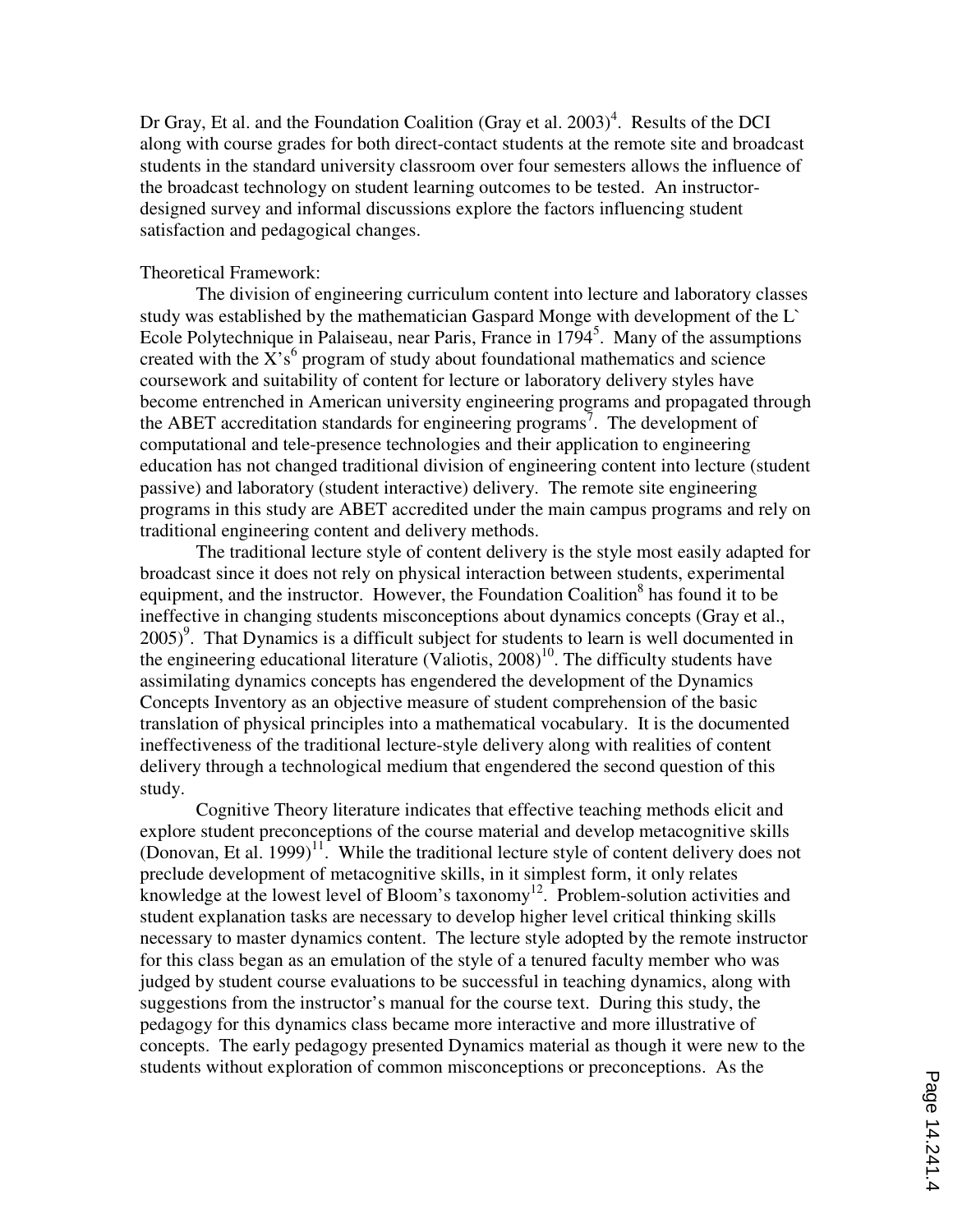pedagogy progressed, discussion of commonly misconceived physical relations came to include in-class demonstrations and conceptual discussions.

"One of the main factors that determine the success of a university is the interaction between students and instructors" (Cosman-Ross & Hiatt-Michael,  $2005$ )<sup>13</sup>. While interaction can be fostered through many mechanisms, for the broadcast section of Dynamics, there is always a layer of technology between the main campus students and the remote instructor. In class, the television and audio system is two-way so students can interact with the instructor, and with each other, in real time, but camera angles and limitations on camera movement means body language and facial expressions are not clear. Students can also 'hide' from the instructor by sitting off-camera. Similarly, at the beginning of this study, the instructor necessarily 'hid' from the students because the sending of a document image precluded simultaneous sending of the instructor's image. At the end of the study, a third monitor was added to the classroom that continuously broadcasts the instructor camera view. Just as in a direct-contact classroom, the students can now see both the instructor and what the instructor is writing at the same time. Outof-class interactions occur through telephone, e-mail, and through synchronous on-line multi-media communication. However, for the students to make full use of all the multimedia capabilities available on-line they must use a dedicated computer system in the computer technician's office. The full capabilities including video camera, document camera and scanner are not available in a student-accessed portion of the computer laboratory on campus.

"Active learning" and other methods that engage students in confronting misperceptions are considered effective in learning literature (Donovan et al., 1999). Student participation, feedback, and student-led discussions are characteristics of active learning styles (Valitotis, 2008). Since the broadcast lecture style of content delivery places a layer of technology between the instructor and student, active learning strategies that require physical participation by the instructor are limited. Discussion must be verbal or written, since body language, facial expression, and other non-verbal means of communication do not broadcast effectively. In this way, an interactive broadcast course encounters some of the same difficulties as asynchronous courses, without the student expectation of a restricted communications environment. In-class demonstrations by the instructor can be modified for broadcast. Forcing interaction and metacognition by having the students present example problems to the class is also possible. However, student participation in impromptu "laboratory exercises", like folding paper footballs and observing their motion in the classroom, is sometimes problematic if the broadcast students do not recognize the value of participating in the exercise.

#### Inquiry Techniques:

 The first hypothesis of this study was tested through examining student grades and quantitative techniques employing a standardized content assimilation assessment, the Dynamics Concepts Inventory (DCI). The DCI is a multiple choice assessment, developed through the Delphi technique, designed to test student understanding of the basic principles governing the unbalanced forces that cause motion. The instrument was validated by focus group and beta testing. Reliability was verified by the Cronbach  $\alpha$ being greater than 0.7. The 29 question inventory covers 11 fundamental concepts of force application, angular, and linear motion. No calculations are required and detractor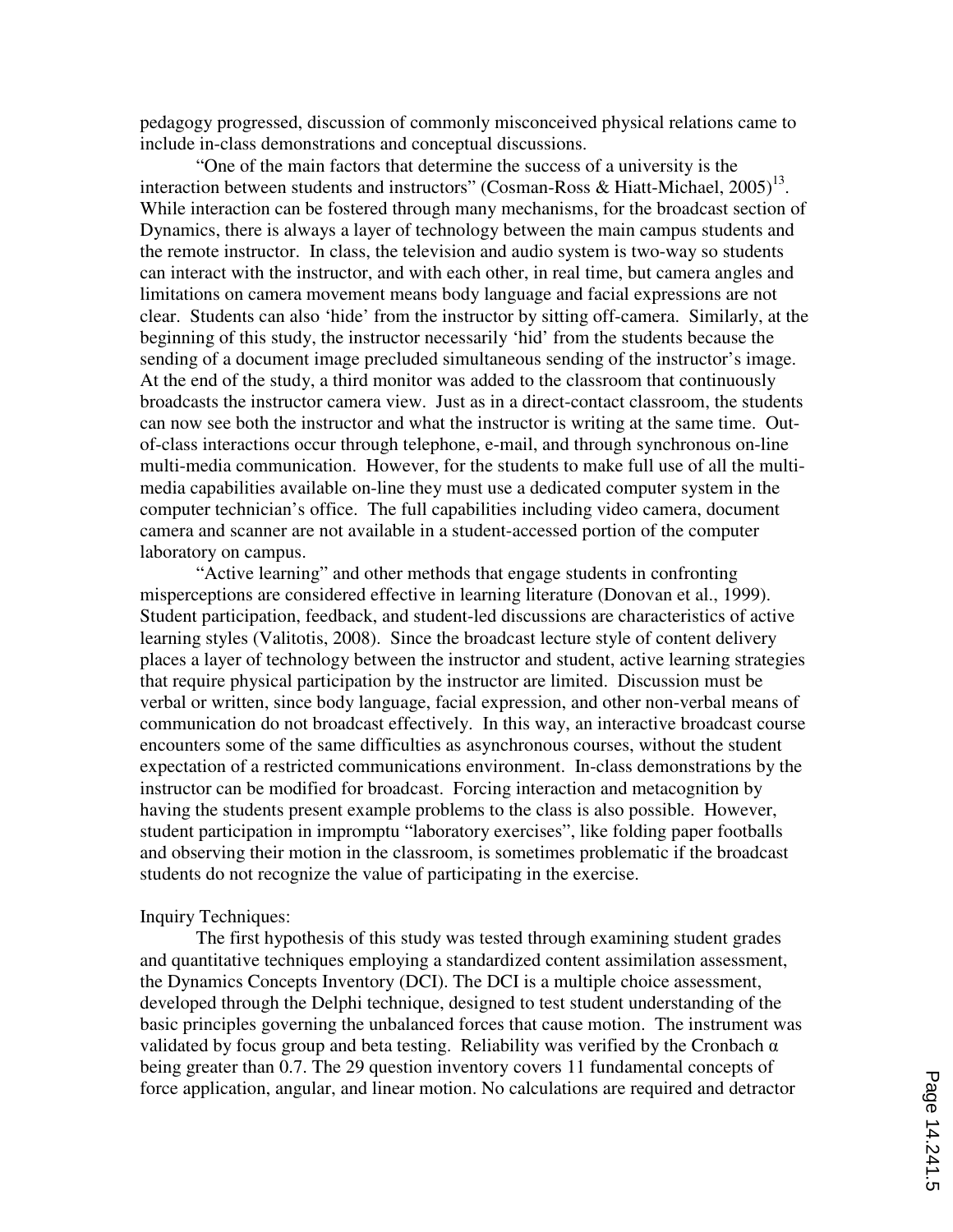answers for every question indicate common misconceptions about forces and motion. The Inventory is available through Dr Gary Gray at the Pennsylvania State University, or through the Dynamics Concepts Inventory Website: http://www.esm.psu.edu/dci/ (Gray Et al. 2003). The DCI was administered pre and post course as a timed assessment online through the Dynamics class Blackboard website.

Each semester, the instructor also administered a self-developed exploratory survey of 15 questions to assess that semester's broadcast environment and pedagogy via the class Blackboard website. While the survey was reviewed by a learning expert and another faculty at a different university to remove bias and determine appropriateness of the questions, a focus group of students was not employed to validate the survey. Approximately 10% of the questions on the survey changed each semester to reflect the exact circumstances of that semester's class. Questions on the survey probed the student reaction to the broadcast technology itself: "The quality of the DL signal did NOT interfere with my ability to learn the material in this course", and "the quality of the broadcast signal was good", interaction with the instructor: "I liked the virtual office hours in the Blackboard chat room," "emailing my instructor with questions was frustrating for me" and course pedagogy: "doing homework in groups helped me learn the material." With the exception of one question asking specifically which information students found most useful on the class Blackboard website, responses were five point Likert scale with a sixth option of not applicable. To incentivize student response, extra credit points were offered for completion. The survey was administered on-line through Blackboard the final week of classes for the semester. Analysis of the responses was not conducted until after semester grades were submitted. The purpose of the survey was to inform the instructor of student attitudes towards technological and pedagogical changes.

#### Data:

The class average scores from the pre-course DCI agree generally with what is to be expected from the 9.3 value reported by Gray, et al. (Gray et al. 2005). However, with an average of average scores of 8 correct responses to the 29 questions and a standard deviation in responses of 4.3, these average scores are not significantly outside the range of results expected for random guessing of 5.8 correct responses. While post-course averages show an improvement in scores of 1.7 correct answers, this improvement is not outside of one standard deviation. Therefore, no improvement in student assimilation of dynamics concepts has been measured in this study. There was no difference in results between the remote and direct-contact student populations.

Examining the detractor answers to the Inventory questions across about one third of the questions on the inventory, a fewer number of the available answer selections were chosen on the post-course Inventory than on the pre-course Inventory. This convergence to a select group of the available answers may indicate fewer students randomly guessing on about a third of the questions. However, while student responses converged, they did not converge to the correct answer. They tended to converge to specific detractor answers indicating that common misconceptions about the material taught in Dynamics class were reinforced, rather than being corrected, during the course.

Like the DCI results, student grades for the semesters do not indicate a difference between the direct contact and broadcast populations. Studies of broadcast classes using only grades to assess effectiveness report no difference in grades between student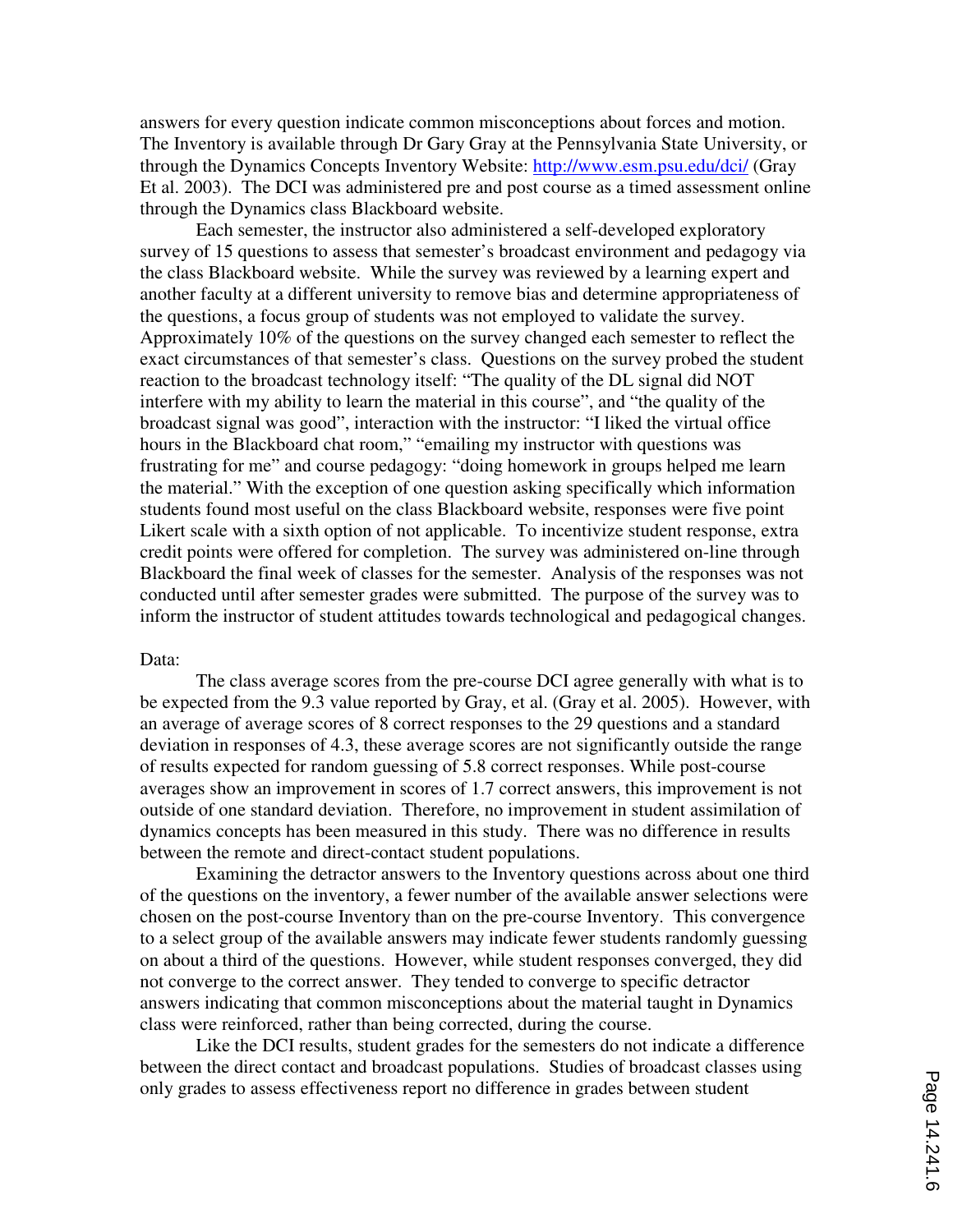populations (Salisbury, Pearson, Miller, & Marett,  $2002$ )<sup>14</sup>. The grade distributions are generally Gaussian with a long tail at the low end. Since the assessments used to generate grades are generally calculation-based problem solutions, difficulty with dynamics concepts that do not involve mathematical calculations cannot be assessed through student grades.

Student grades appeared to correlate with DCI results only for those scoring above class average on the DCI. The few students who scored more than one standard deviation above average on both the initial and post-course DCIs were also among the top scoring students on the graded assessments. However, average scores or a lack of improvement from the initial to the post-course DCI did not correlate with student grades. Many students earning "B" grades did not show significant improvement on their DCIs. This lack of correlation between grades and DCI improvement may indicate the ineffectiveness of calculation-style assessments for monitoring concept development in Dynamics student learning. However, by design, the concepts inventory does not measure the importance of calculation-style problem solution techniques to overall engineering education. Most Dynamics text books emphasize calculation style problems. This lack of correlation may indicate a broader disconnect between understanding of physical concepts and the ability to apply appropriate mathematical solution techniques.

Survey results have shown consistently that over 60% of students who have taken Dynamics by broadcast would *not* choose to take another class by the same method. While grades and DCI results do not indicate a difference in the direct contact and broadcast student populations, students in the broadcast class were dissatisfied with their experience. Forty-six percent of respondents would not recommend to a friend to take a broadcast class.

Technological improvements aimed at improving the quality of the broadcast signal have been effective. In spring 2006, over 43% of respondents reported that the quality of the broadcast was poor enough to interfere with their ability to assimilate course content. In Fall 2007, only 16% of Dynamics students felt that the broadcast quality interfered with their ability to learn. The technological improvements included: continuously broadcasting the instructor camera view on a third monitor and improving the resolution of the content screen image. Eighty percent of respondents in spring 2006 liked the way the Blackboard website was used in class. Class notes, some previously used assessments with solutions, the syllabus, and announcements are posted to Blackboard. That level of Blackboard use has been consistent throughout the study. While 4% of students responded that they did not like having to e-mail questions to the instructor, 12% of students admitted that they had not tried to e-mail the instructor and another 12% appreciated the e-mail interaction. These results appear to indicate students are comfortable with the technology-enhanced classroom. However, a small percentage of students perceive that the technology interferes with their learning process.

Overall, the class surveys indicate that students appreciate instructor feedback, whether in class or by e-mail. However, while 16% of students in the Fall 2006 semester responded that Blackboard chat room "office hours" worked well for them, 37% responded that the on-line, real-time, chat room "office hours" were unacceptable. Realtime chat room "office hours" were discontinued after the following spring semester. That the instructor can not be followed into the hall after class frustrates students with over half of the students responding that they wished there was another method of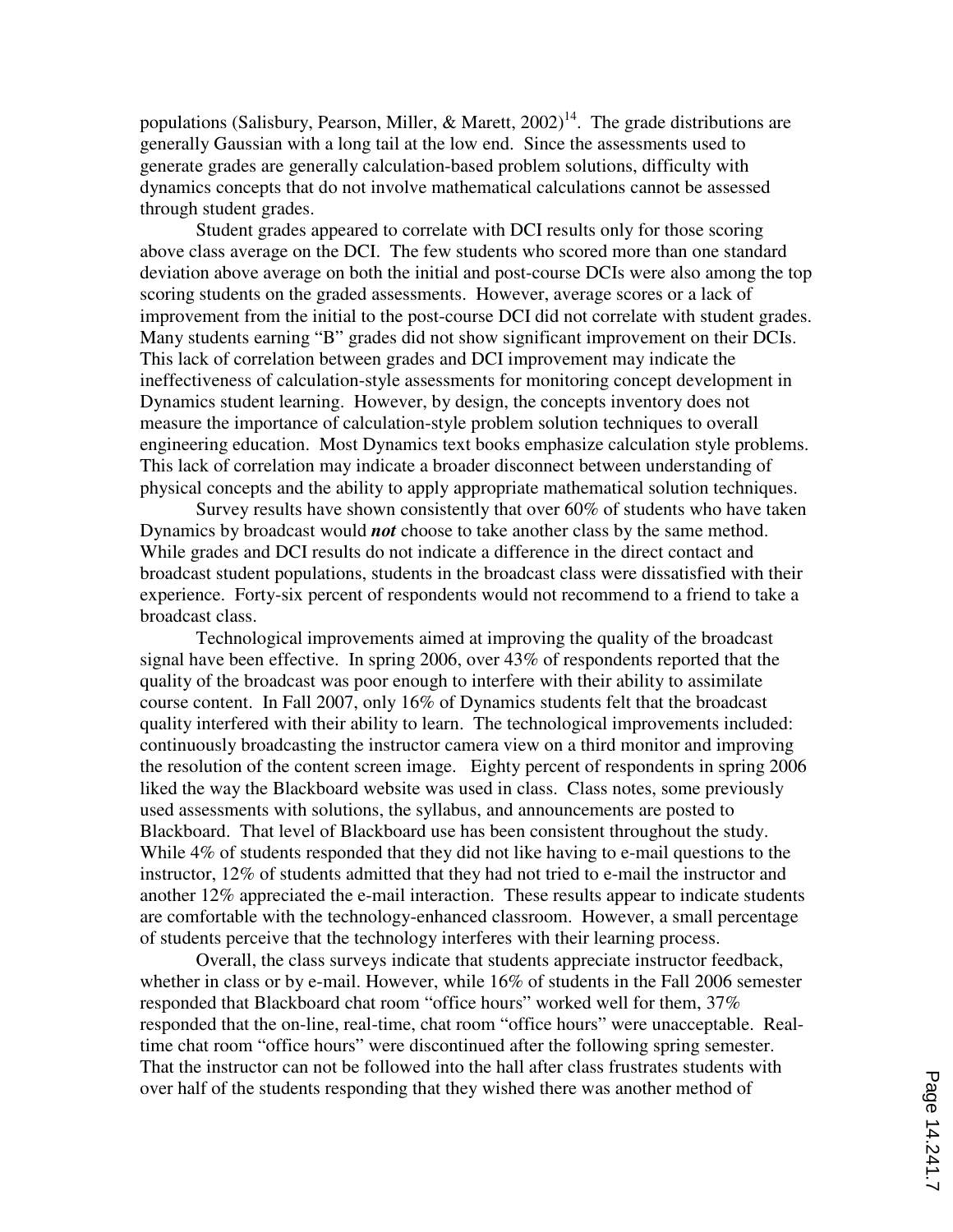contacting the instructor. Only one student out of the over 90 in broadcast sections over the four semesters studied used the multi-media on-line contact method to interact with the instructor. For the one semester in which the instructor allowed text-messaging to her personal cell phone, two students from the broadcast section used the service for simple questions like confirming the homework problems due that week. These results appear to indicate that student comfort level with a variety of technologically enhanced communication techniques is individual and course pedagogies that include significant feedback from the instructor are appreciated by students.

When asked at the end of the semester about alternative broadcast delivery modes, 78% of respondents felt that real-time streaming video to their personal computers would be just as effective as the real-time broadcast to the classroom, 46% agreed or strongly agreed that an asynchronous (taped) lecture would be effective as long as there was in-class problem recitation. Thirty-two percent disagreed with the question of asynchronous delivery. However, 66% felt that a totally on-line class with no in-class portion not acceptable. These results appear to indicate two things. First, students value direct-contact and organized problem recitation in Dynamics class. Second, some students are open to alternative methods of content delivery. The results on questions of alternative delivery mode also appear to reinforce the conclusion that student comfort levels with broadcast technologies are individual, not common to a cohort.

#### Conclusions:

The similarity in DCI results and grades earned between the direct-contact and broadcast student populations indicate that the broadcast technology does *not* strongly influence student learning outcomes in a core engineering class. Problems with the technology frustrate students. But, many students in a standard university environment are willing to try alternative delivery modes for key classes.

The lack of improvement in class performance on the DCI over four semesters indicates that the unobtrusive changes in the traditional lecture style implemented over three semesters have been ineffective in improving student assimilation of dynamics concepts. Similarly, improvements in the broadcast lecture environment and increasing methods of instructor contact have not been effective in improving DCI results. Changing textbooks, changing lecture content to include more conceptual discussions of Dynamics as suggested by Gray, et al.<sup>6</sup>, implementing math skill assessments for intervention of poorly prepared students, increasing the percentage of homework scores in the semester grade calculation, and improving support from outside tutors have had no effect on the post-course DCI scores. Major improvements in the quality of the broadcast and homework handling procedures have had no effect on the post-course DCI scores. These results appear to indicate, as suggested in the Foundation Coalition research for traditional direct-contact instruction, that it is the traditional lecture delivery method, not broadcast technology that primarily influences learning outcomes in Engineering Mechanics classes.

Survey results, second hand student interviews, and other discussion indicate that student perception of the broadcast delivery method is unsatisfactory even though the delivery method does not appear to influence student grades. Students report frustration with lack of feedback from instructors, feelings of isolation and forced independence in completing coursework, along with difficulty maintaining classroom discipline and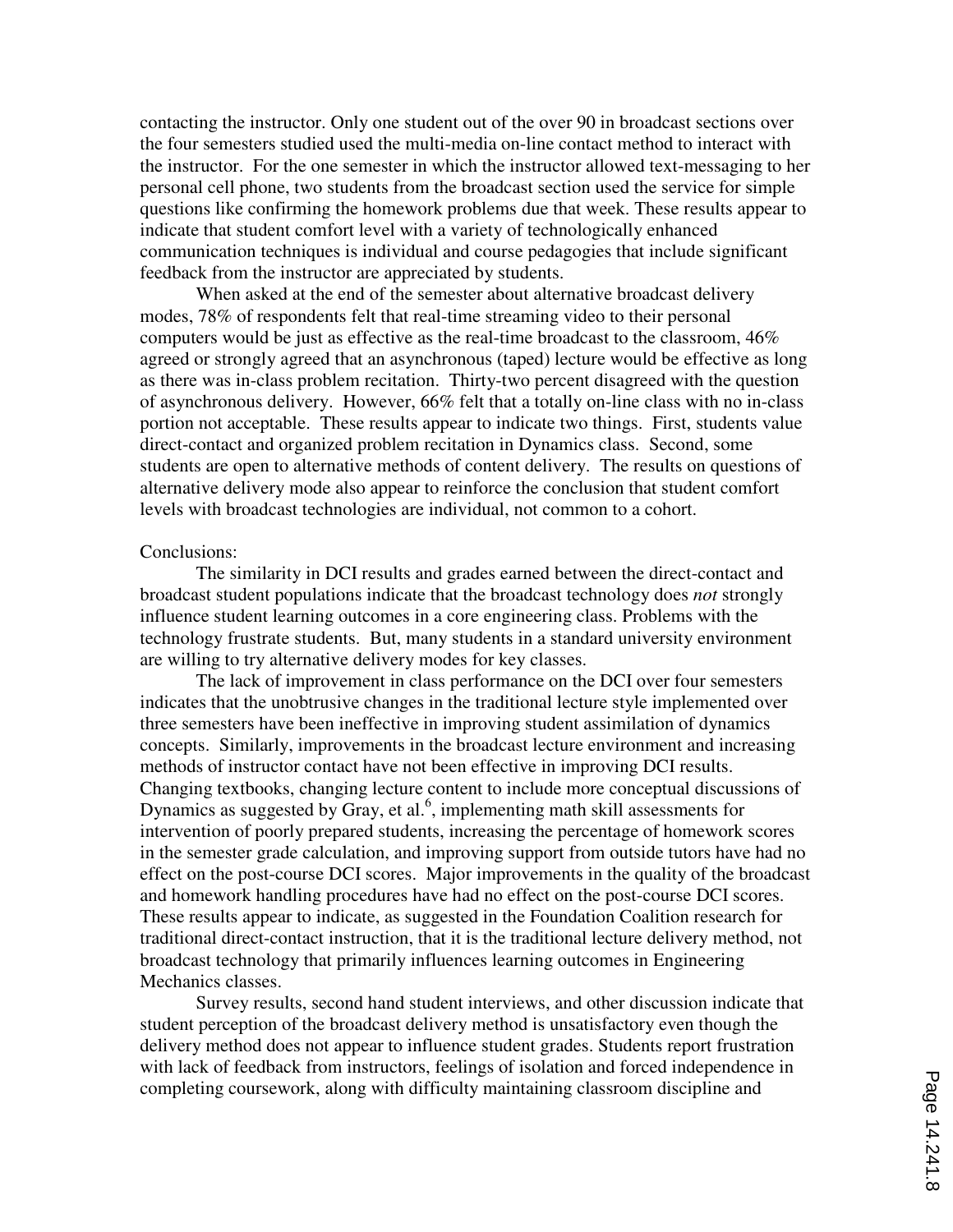focusing on broadcast lectures (Brian Barker, Erik Newell-Lavigne, Claudia Heflin, and Edgar Felix, personal communication, 2007/2008, Interviews with main campus Dynamics students, Loscutoff, December 2007)<sup>15</sup>.

While test results indicate that the broadcast method of delivery is as effective as direct contact in creating student learning outcomes, students do not like it. The reasons students do not like broadcast classes were not directly probed in this study. However, discomfort with the technology or technologically assisted communications do not appear to be significant factors in the student dislike. Future investigations in this area should probably focus on student expectation and motivation, the importance of the classroom environment and student-to-student interactions on creating learning outcomes, and the convenience of alternative delivery mode as it influences student satisfaction.

Overall, having an objective measure of student understanding of the concepts required to master dynamics course material was essential to the conduct of this research. In one semester, determining that about a third of the students in the remote class had difficulty completing basic algebra and calculus calculations would not have been possible without the initial Dynamics Concepts Inventory results to rule out conceptual difficulties with the course material. Having a standardized method, other than grades, on instructor-generated assessments, to study two distinct student populations taking the same class in similar classroom environments ensured there was no instructor bias toward one of the student populations due to proximity.

As expected from the literature, this study also found "no significant difference" in student learning outcomes between broadcast and direct-contact content delivery modes. While the prejudice against broadcast classes is persistent, it does not appear to be engendered by the broadcast technology itself.

3 Lesniak, R. J., & Hodes, C. L. (2000). *Social relationships: learner perceptions of interactions in distance learning*, The Journal of General Education, 49(1), 34-43.

4 Gray, G. L., Evans, D., Cornwell, P., Contanzo, F., and Self B., (2003). *Toward a Nationwide Dynamics Concept Inventory Assessment Test,* Proceedings of the 2003 American Society for Engineering Education Annual Conference, Vol Sessions 1168, Nashville, TN: ASEE.

5 Timoshenko, S. P., (1983) *History of Strengths of Materials*, New York: Dover Publications, pp 67-70.

6 About the Ecole Polytechnique (2008) Retrieved July 28 2008 from: http://www.polytechnique.edu/page.php?MID=17

.

7 *More Than 75 Years of Quality Assurance in Technical Education*, Retrieved 28 July 2008 from http://www.abet.org/history.shtml

 1 Russell, T. L. (1999). *The No Significant Difference Phenomenon: A Comparative Research Annotated Bibliography on Technology for Distance Education as reported in 355 Research Reports, Summaries and Papers*. Montgomery: IDECC.

<sup>2</sup> Rybarczyk, B. J. (2007). *Tools of engagement: using case studies in synchronous distance-learning environments*. Journal of College Science Teaching, 37(1), 3